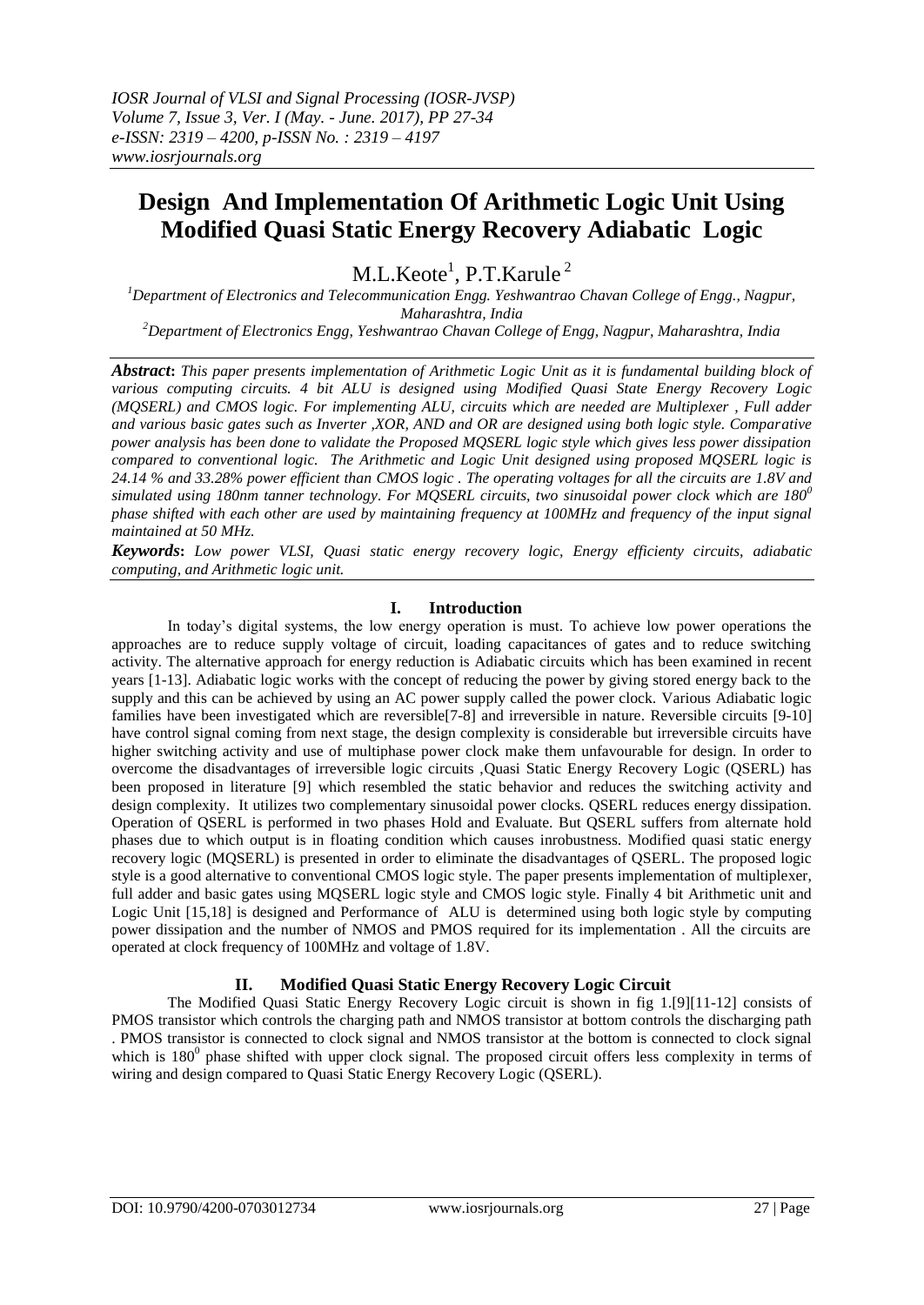

The clock signals are sinusoidal in nature as it offers less power dissipations compared to triangular and trapezoidal power clock. the sinusoidal clock charges and discharges the load capacitance slowly .The two clock signals are complementary to each other and height of clock signal is 1.8V peak to peak. The circuit operates is performed in two phases evaluation and hold. During evaluation phase clock signal goes high and complementary clock goes low while in hold phase operation clock signal goes low and complementary clock signal goes high. Capacitor is charged through pmos transistor when output is low and pmos transistor is on during evaluation period, and output logic reaches at high level. When output is high and nmos transistor is on , capacitor discharges through nmos transistor and recycling of charges takes place reaching output logic at low level. The impact of leakage is less significant due to swinging and complementary clock signal.

## **III. Design of Mux and Full Adder**

**A. Design of 4:1 Mux using MQSERL**

The structure for MQSERL 4:1 Mux is shown in fig.2. A multiplexer is combinational circuit that selects several input signal and forward the selected input to output line depending on status of select line. it consists of 14 pmos transistor in charging path and 14 nmos transistor in discharging path.



**Fig 2.** Design of 4:1 MQSERL MUX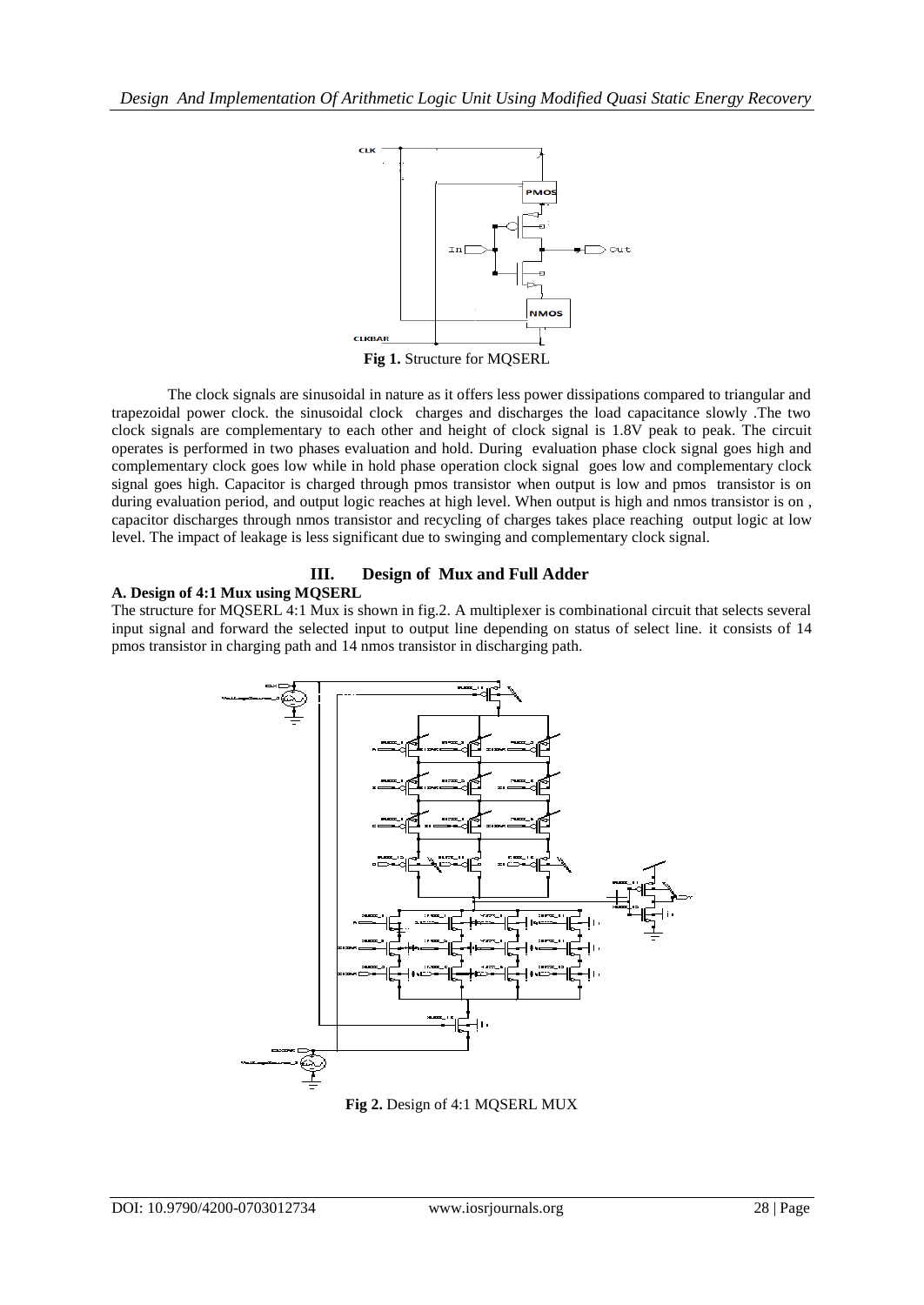

**Fig.3.**Simulation Waveform of 4:1 MQSERL MUX

The clock signal frequency is maintained at 100 MHz. Two clock signals are  $180^0$  phase shifted and offset is set at 0.9v. The circuit is simulated by setting the W/L ratio at 1. The input signal frequency is 50Mhz and logic 1 level is set at 1.8v and logic 0 at 0v. Though number of transistor required for the MQSERL Mux is more compared to CMOS Mux but 51.45% power is saved in MQSERL Mux. Comparative analysis is shown in Table I.

**Table I.** Comparative Analysis between CMOS and MQSERL 4:1 MUX

| <b>DEVICE</b>         | of<br>Number<br>Transistor<br>required | <b>NMOS</b> | <b>PMOS</b> | Power<br>Dissipated in<br>uwatt |
|-----------------------|----------------------------------------|-------------|-------------|---------------------------------|
| CMOS 4:1 MUX          | 26                                     |             |             | 5.718                           |
| <b>MOSERL 4:1 MUX</b> | 28                                     |             | 14          | 2.776                           |

## **B.Design of Full Adder using MQSERL**

The Full Adder ciruit is designed using MQSERL logic is shown in Fig.4. An adder is a digital circuit and used in Arithmetic logic unit.There are three inputs A,B, and Cin and two outputs sum and carry.



**Fig.4.**Design of MQSERL Full Adder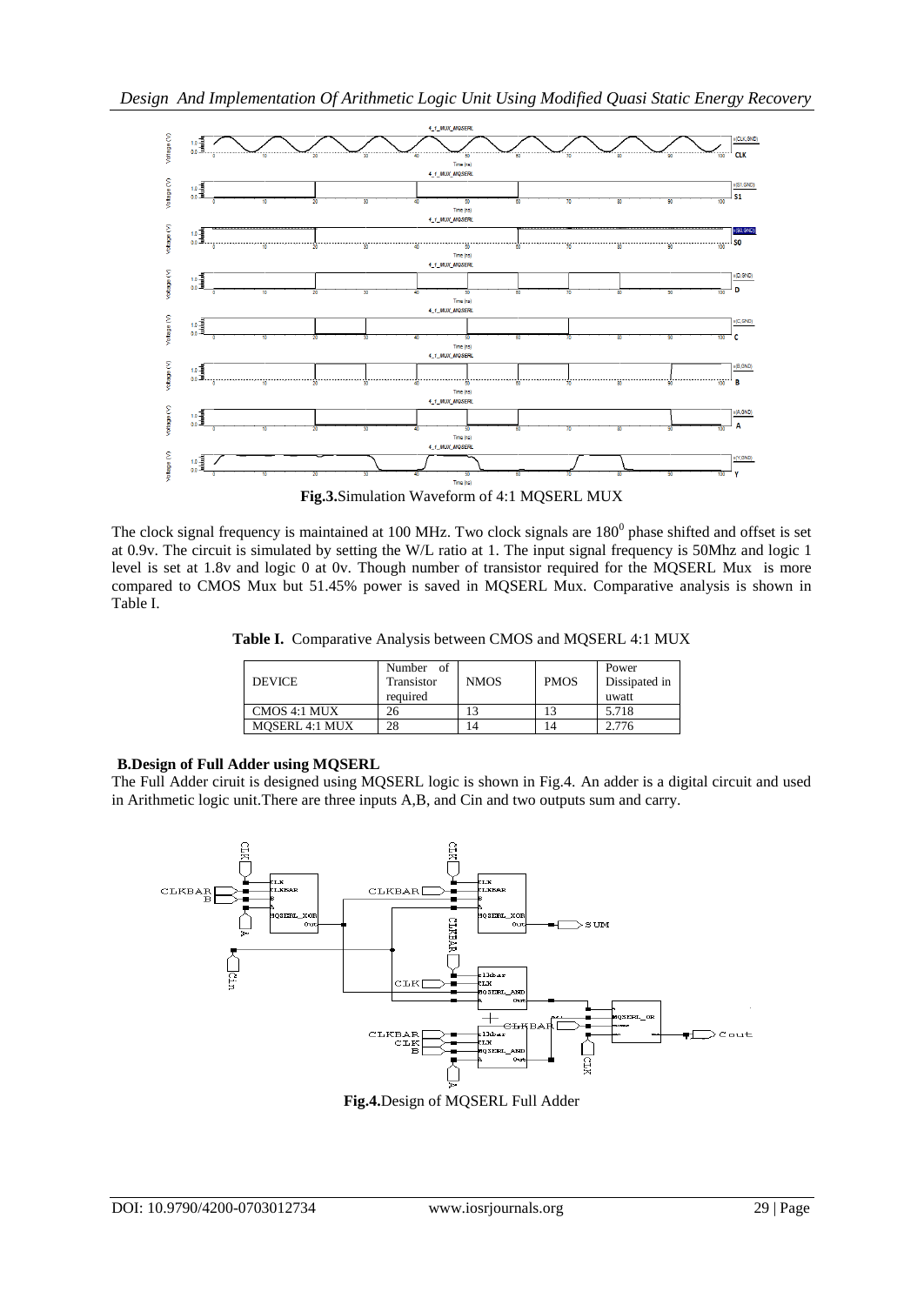

Full adder is designed using two XOR , two AND and one OR circuit using both logic style.The Fig. 5 shows simulation waveform for Full Adder circuit. Table II gives comparative analysis. MQSERL Full Adder is 19.02% power efficient than CMOS full adder though number of transistors required for implementation is more compared to CMOS logic.

**TABLE II.** Comparative Analysis between CMOS and MQSERL Full Adder

| <b>DEVICE</b>           | Number of Transistor<br>required | <b>NMOS</b> | <b>PMOS</b> | Power Dissipated in<br>uwatt |
|-------------------------|----------------------------------|-------------|-------------|------------------------------|
| <b>CMOS Full Adder</b>  | 38                               | 19          | 19          | 61.88                        |
| MQSERL<br>Full<br>Adder | 44                               | 22          | 22          | 50.11                        |

## **IV. Design of 4 Bit ALU**

The Arithmetic Logic Unit is a digital circuit used to perform arithmetic and logic operations. It represents fundamental building block of central processing unit. Truth table for 4 BIT ALU is shown in table III. A 2:1 multiplexer is used to select the arithmetic and logic operation. When M=0, Logic operations are performed and for M=1, arithmetic operations are performed.

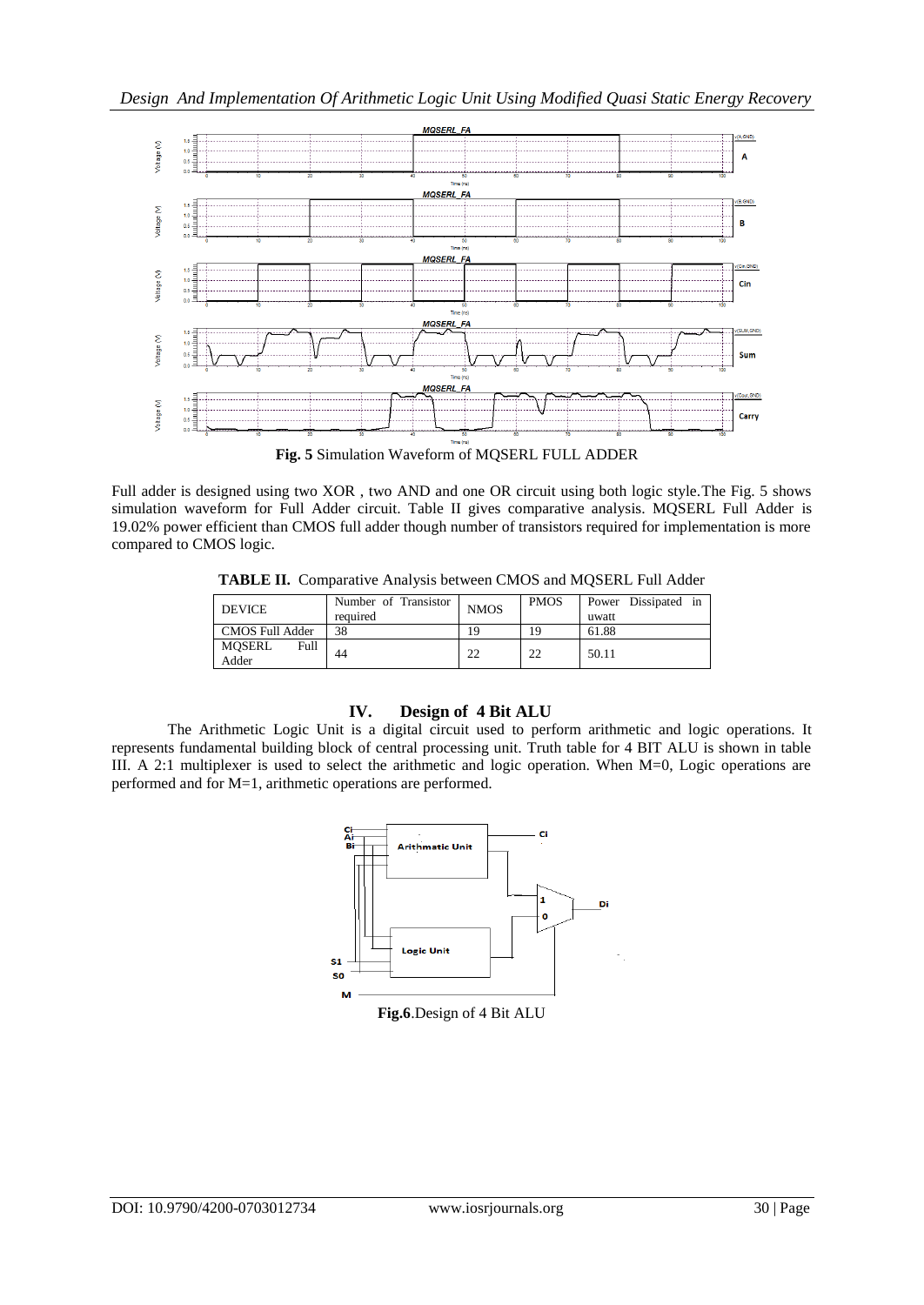| M=0 Logic Operations |                       |          |                  |                                       |
|----------------------|-----------------------|----------|------------------|---------------------------------------|
| S <sub>0</sub>       | S <sub>1</sub>        | Cin      | <b>OPERATION</b> | <b>FUNCTION</b>                       |
| $\theta$             | $\Omega$              | X        | A                | Invert A                              |
| $\Omega$             | 1                     | X        | $A \oplus B$     | Exor                                  |
| 1                    | $\Omega$              | X        | $A + B$          | OR.                                   |
| 1                    |                       | X        | A.B              | <b>AND</b>                            |
| $M=1$                | Arithmatic Operations |          |                  |                                       |
| S <sub>0</sub>       | S1                    | Cin      | <b>OPERATION</b> | <b>FUNCTION</b>                       |
| $\Omega$             | $\Omega$              | $\Omega$ | $A + B$          | A plus one's complement<br>of B       |
| $\Omega$             | $\Omega$              | 1        | $A+B+1$          | Subtraction                           |
| $\Omega$             | 1                     | $\Omega$ | $A + B$          | Addition of A and B                   |
| $\Omega$             |                       | 1        | $A+B+1$          | Increment Addition of A<br>and B by 1 |
| 1                    | $\Omega$              | $\Omega$ | $A-1$            | Decrement A                           |
| 1                    | $\theta$              | 1        | $A+B+1$          | Increment Addition of A               |
|                      |                       |          |                  | and B by 1                            |
| 1                    | 1                     | $\Omega$ | A                | Transfer A                            |
| 1                    | 1                     | 1        | $A+1$            | Increment A by 1                      |

### **TABLE III.** ALU Truth Table

#### **A. Mqserl Logic Circuit**

The logic circuit performs the basic logic micro operations such as NOT, OR, AND and XOR. From these four micro operations all known logic micro operations can be derived. Figure 7 shows the logic diagram for one stage of logic circuit. The four gates generate the four logic operations and the multiplexer select the desired operation as shown in Fig.9.



**Fig.7.**Design of Logic Unit

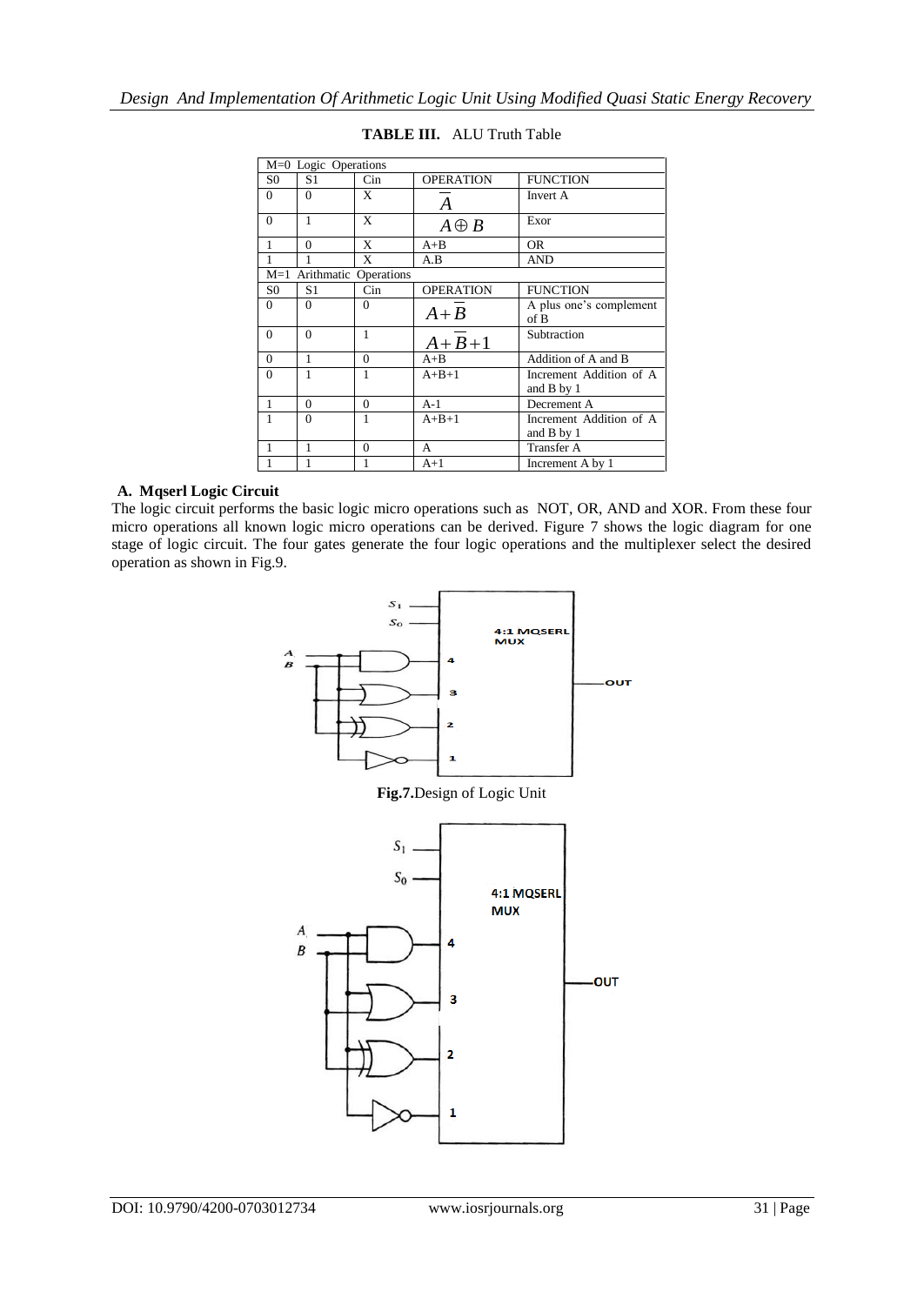

**Fig.8**. Design of MQSERL LOGIC UNIT



**TABLE IV**. Comparative Analysis between CMOS and MQSERL Logic Unit

| <b>DEVICE</b>                  | of<br>Number<br>Transistor<br>required | <b>NMOS</b> | <b>PMOS</b> | Power<br>Dissipated<br>in<br>uwatt |
|--------------------------------|----------------------------------------|-------------|-------------|------------------------------------|
| <b>CMOS LOGIC UNIT</b>         | 50                                     | 25          | 25          | 38.45                              |
| MOSERL<br>LOGIC<br><b>UNIT</b> | 58                                     | 29          | 29          | 25.65                              |

### **B. MQSERL Arithmatic Unit**

The arithmetic circuit performs typical arithmetic operations such as addition, subtraction and increment or decrement by one and transfer .The basic component of an arithmetic circuit is the Full adder. By using a multiplexer to control the data inputs to the adder, it is possible to obtain different types of arithmetic operations. The circuit diagram for 4-bit arithmetic is shown in Figure 10.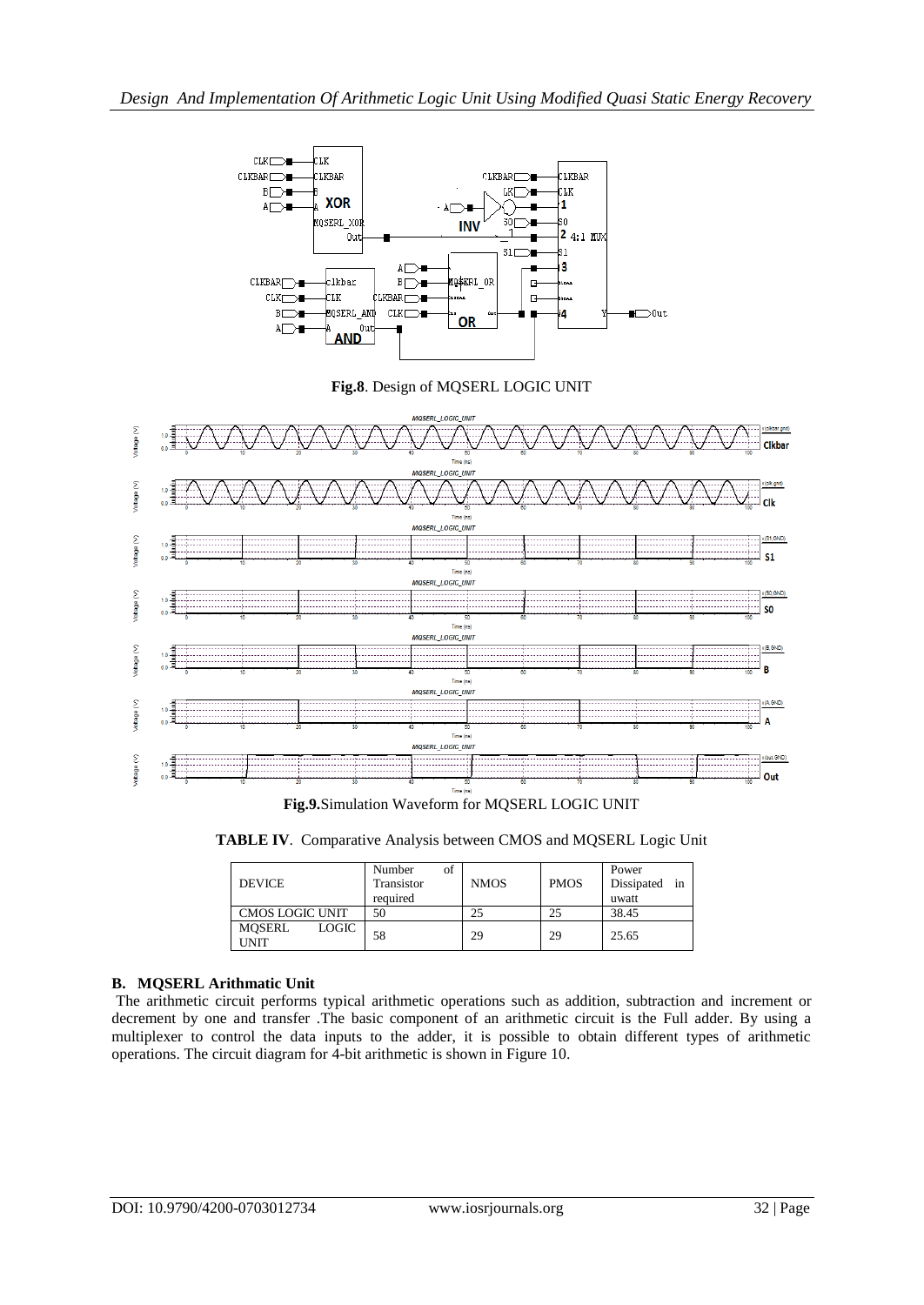

**Fig.10.** Design of MQSERL Arithmatic Unit



**Fig.11**. Simulation Waveform of MQSERL Arithmetic Unit

**TABLE V.** Comparative Analysis between CMOS and MQSERL Arithmetic unit

| <b>DEVICE</b>               | of<br>Number<br>Transistor<br>required | <b>NMOS</b> | <b>PMOS</b> | Power<br>Dissipated<br>1n<br>uwatt |
|-----------------------------|----------------------------------------|-------------|-------------|------------------------------------|
| <b>CMOS ARITHMETIC UNIT</b> | 266                                    | 133         | 133         | 283.69                             |
| MOSERL ARITHMETIC UNIT      | 308                                    | 154         | 154         | 215.18                             |

## **V. Experimental Results**

Power dissipation analysis of two logic styles i.e. CMOS logic and MQSERL logic for various digital circuits are summarized in the table below. The W/L ratio was set at 1 and circuits are simulated using 180nm technology file.The operating voltage was 1.8V and complementary sinusoidal power clock of 100Mhz and input signal frequency of 50Mhz are used for all circuits.

TABLE VI.. Power Dissipation Analysis

| <b>DESIGN</b>     | <b>Power Dissipated in uwatt</b> |               |  |
|-------------------|----------------------------------|---------------|--|
|                   | <b>CMOS</b>                      | <b>MOSERL</b> |  |
| $4:1$ Mux         | 5.718                            | 2.776         |  |
| <b>Full Adder</b> | 61.88                            | 50.11         |  |
| Logic unit        | 38.45                            | 25.65         |  |
| Arithmetic Unit   | 283.69                           | 215.18        |  |